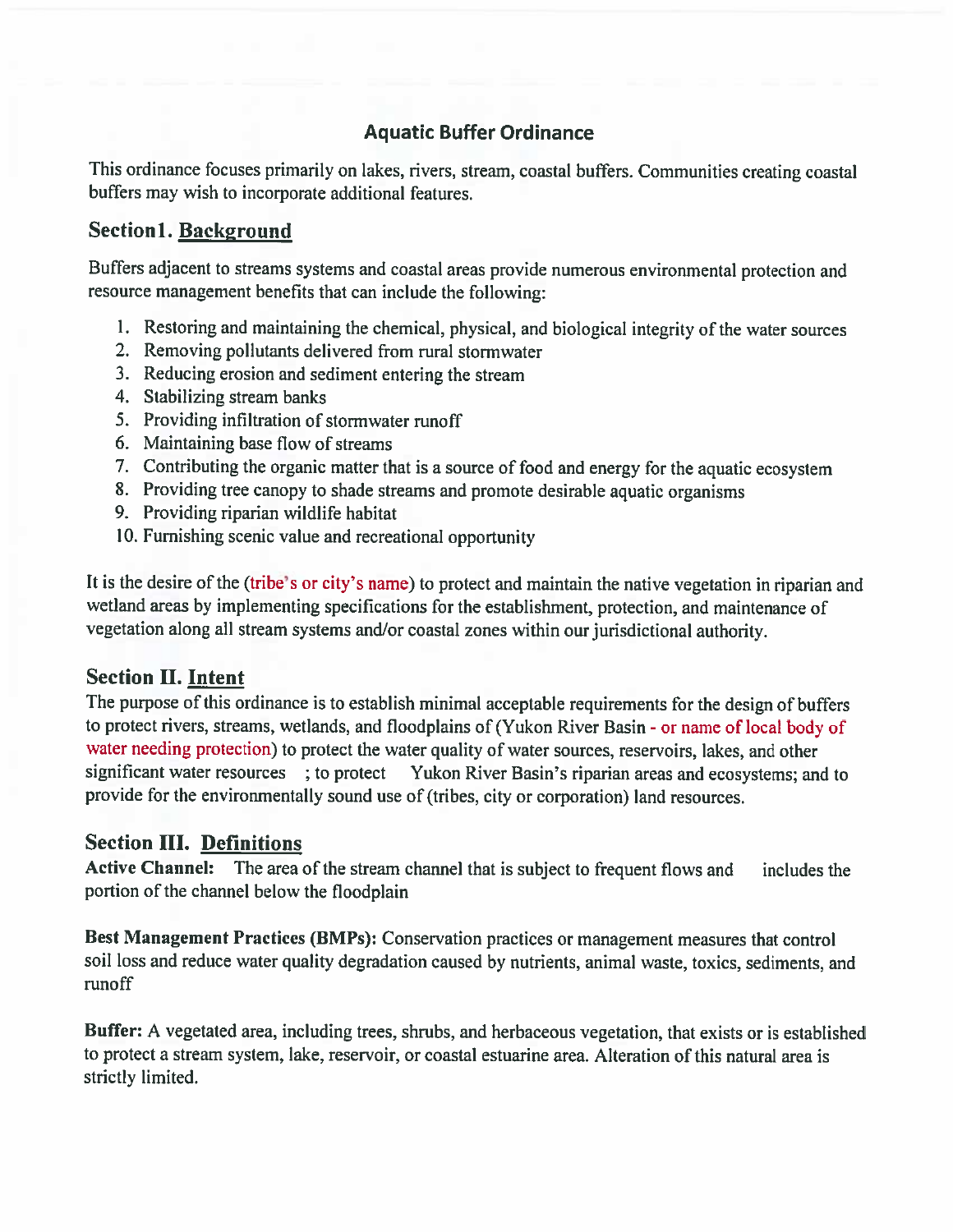Development 1) The improvement of property for any purpose involving building

- 2) Subdivision or the division of <sup>a</sup> tract or parcel of land into two or more parcels
- 3) The combination of any two or more lots, tracts, or parcels of property for any

purpose

4) The preparation of land for any of the above purposes

Nontidal Wetlands; Those areas not influenced by tidal fluctuations that are inundated or saturated by surface waler or groundwater at <sup>a</sup> frequency and duration sufficient to support, and that under normal circumstances do support, <sup>a</sup> prevalence of vegetation typically adapted for life in saturated soil conditions

Nonpoint Source Pollution; Pollution that is generated by various land use activities rather than from an identified or discrete source and is conveyed to waterways through natural processes, such as rainfall, stromwater runoff; or groundwater seepage rather than direct discharges

One-Hundred-Year Floodplain; The area of land adjacent to <sup>a</sup> stream that is subject to inundation during <sup>a</sup> storm event that has <sup>a</sup> recurrence interval of <sup>100</sup> years.

Pollution Any contamination or alteration of the <sup>p</sup>hysical, chemical, or biological properties of any waters that will render the waters harmful or detrimental to;

- 1) Public health, safety, or welfare
- 2) Domestic, commercial, industrial, agricultural, recreational, or other legitimate beneficial uses
- 3) Livestock, wild animals, or birds
- 4) Fish or other aquatic life

Stream Channel; Part of a watercourse either naturally or artificially created that contains an intermittent or perennial base flow of groundwater origin. Base flows of groundwater origin can be distinguished by any of the following <sup>p</sup>hysical indicators:

- 1) Hydrophytic vegetation, hydric soil, or other hydrologic indicators in the area(s) where groundwater enters the stream channel in the vicinity of the stream headwaters. channel bed, or channel banks
- 2) Flowing water not directly related to <sup>a</sup> storm event
- 3) Historical records of <sup>a</sup> high groundwater table, such as well and stream gauge records

Stream Order; <sup>A</sup> classification system for streams based on stream hierarchy. The smaller the stream the lower its numerical classification. For example, <sup>a</sup> first-order stream does not have tributaries and normally originates from springs and/or seeps

Stream System; <sup>A</sup> stream channel together with one or both of the following:

- 1) 100-year floodplain
- 2) Hydrologically related nontidal wetland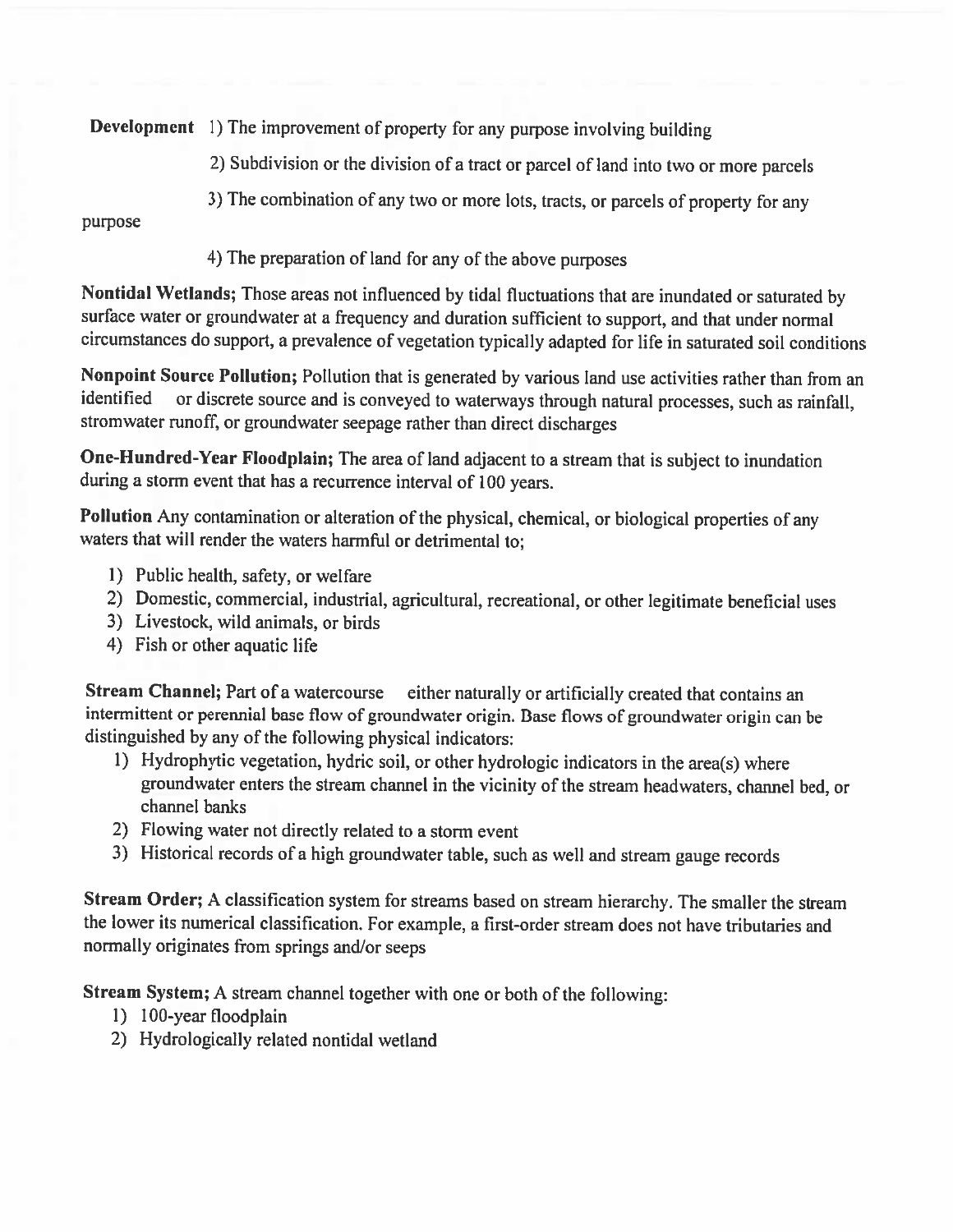Stream; Perennial and intermittent watercourse identified through site inspection and US Geological Survey (USGS) maps. Perennial streams are those which are depicted on <sup>a</sup> USGS map with <sup>a</sup> solid blue line. Intermittent streams are those which are depicted on <sup>a</sup> USGS map with <sup>a</sup> dotted blue line.

Water Pollution Hazard; <sup>A</sup> land use or activity that causes <sup>a</sup> relatively high risk of potential water pollution

## Section IV. Applications

- a) This ordinance shall apply to all propose<sup>d</sup> development excep<sup>t</sup> for that development which meets waiver or variance criteria as outlined in Section IX of this ordinance
- b) This ordinance shall apply to all timber harvesting activities, excep<sup>t</sup> those timber harvesting operations which are implementing <sup>a</sup> forest managemen<sup>t</sup> <sup>p</sup>lan that has been deemed to be in compliance with the regulations of the buffer ordinance and has received approva<sup>l</sup> from State of Alaska Department of Natural Resources, and/or Division of Forestry.
- c) This ordinance shall apply to surface mining operations excep<sup>t</sup> that the design standards shall not apply to active surface mining operations that are operating in compliance with an approve<sup>d</sup> Alaska Department of Conservation (ADEC), United State, Corps of Engineers (USCOE) and/or Bureau Of Land Management (BLM) surface mining permit.
- d) The ordinance shall not apply to agricultural operations that are covered by an approve<sup>d</sup> Natural Resources Conservation Service (NRCS) conservation plan that includes the application of BMPs.
- e) Except as provided in Section IX, this ordinance shall apply to all parcels of land, structures, and activities that are causing or contributing to
	- 1. Pollution, including nonpoint source pollution, of the waters of the jurisdiction adopting this ordinance.
	- 2. Erosion or sedimentation of stream channels
	- 3. Degradation of aquatic or riparian habitat

### Section V. Plan Requirements

- a) In accordance with Section IV of this ordinance, <sup>a</sup> <sup>p</sup>lan approve<sup>d</sup> by the appropriate agency is required for all development, forest harvesting operations, surface mining operations, and agriculture operations.
- b) The Plan shall set forth an informative, conceptual, and schematic representation of the propose<sup>d</sup> activity by means of maps, graphs, charts, or other written or drawn documents so as to enable the agency an opportunity to make <sup>a</sup> reasonably informed decision regarding the propose<sup>d</sup> activity
- c) The <sup>p</sup>lan shall contain the following information:
	- I) A location or vicinity map
	- 2) Field-delineated and surveye<sup>d</sup> streams, springs, seep, bodies of water, and wetlands (include <sup>a</sup> minimum of 200 feet into adjacent properties)
	- 3) Field delineated and surveyed forest buffers
	- 4) Limits of the ultimate 100-year floodplain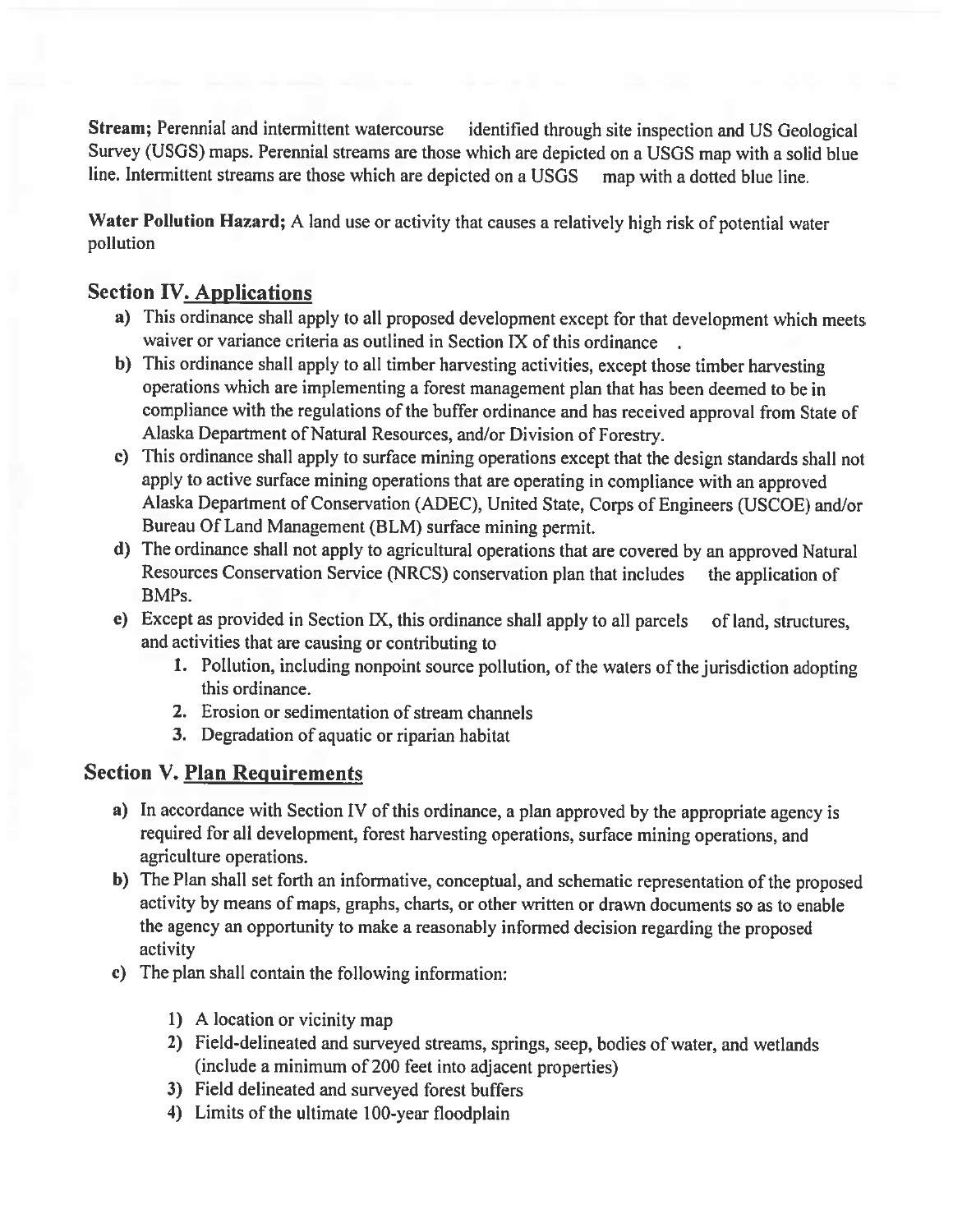- 5) Hydric soils mappe<sup>d</sup> in accordance with the NRCS soil survey of the site area
- 6) Steep slopes greater than 15 percen<sup>t</sup> for areas adjacent to and within 200 feet of streams, wetlands, or other water bodies
- 7) <sup>A</sup> narrative of the species and distribution of existing vegetation within the buffer
- d) The buffer <sup>p</sup>lan shall be submitted in conjunction with the required grading <sup>p</sup>lan for any development and the forest/shrub buffer should be clearly delineated on the final grading <sup>p</sup>lan.
- e) Permanent boundary markers, in the form of signage approve<sup>d</sup> by Department of Natural Resources or Alaska Bureau of Land Management (BLM) agency, shall be installed prior to final approva<sup>l</sup> of the required clearing and grading <sup>p</sup>lan. Signs shall be <sup>p</sup>laced at the edge of the middle zone (see Section VI.I)

#### Section VI. Design Standards for Forest/Shrub Buffers

- A) <sup>A</sup> forest/shrub buffer for <sup>a</sup> stream system shall consist of <sup>a</sup> forest strip of land extending along both sides of <sup>a</sup> stream and its adjacent wetlands, floodplains, or slopes. The forest buffer width shall be adjusted to include contiguous sensitive areas, such as steep slopes or erodible soils, where development or disturbance may adversely affect water quality, streams, wetlands, or other water bodies
- B) The forest/shrub buffer shall begin at the edge of the stream bank of the active channel
- C) The required width for all forest/shrub buffers (i.e. the base width) shall be <sup>a</sup> minimum of 100 feet with the requirement to expand the buffer on
	- 1) Stream order
	- 2) Percent slope
	- 3) 100-year floodplain
	- 4) Wetlands or critical areas
- D) In third-order and higher streams, 25 feet shall be added to the base width of the forest/shrub buffer
- E) The forest/shrub buffer width shall be modified if steep slopes are within close proximity to the stream and drain into the stream system. In those cases, the forest/shrub buffer width may be adjusted

Two examples follow: Method A, and B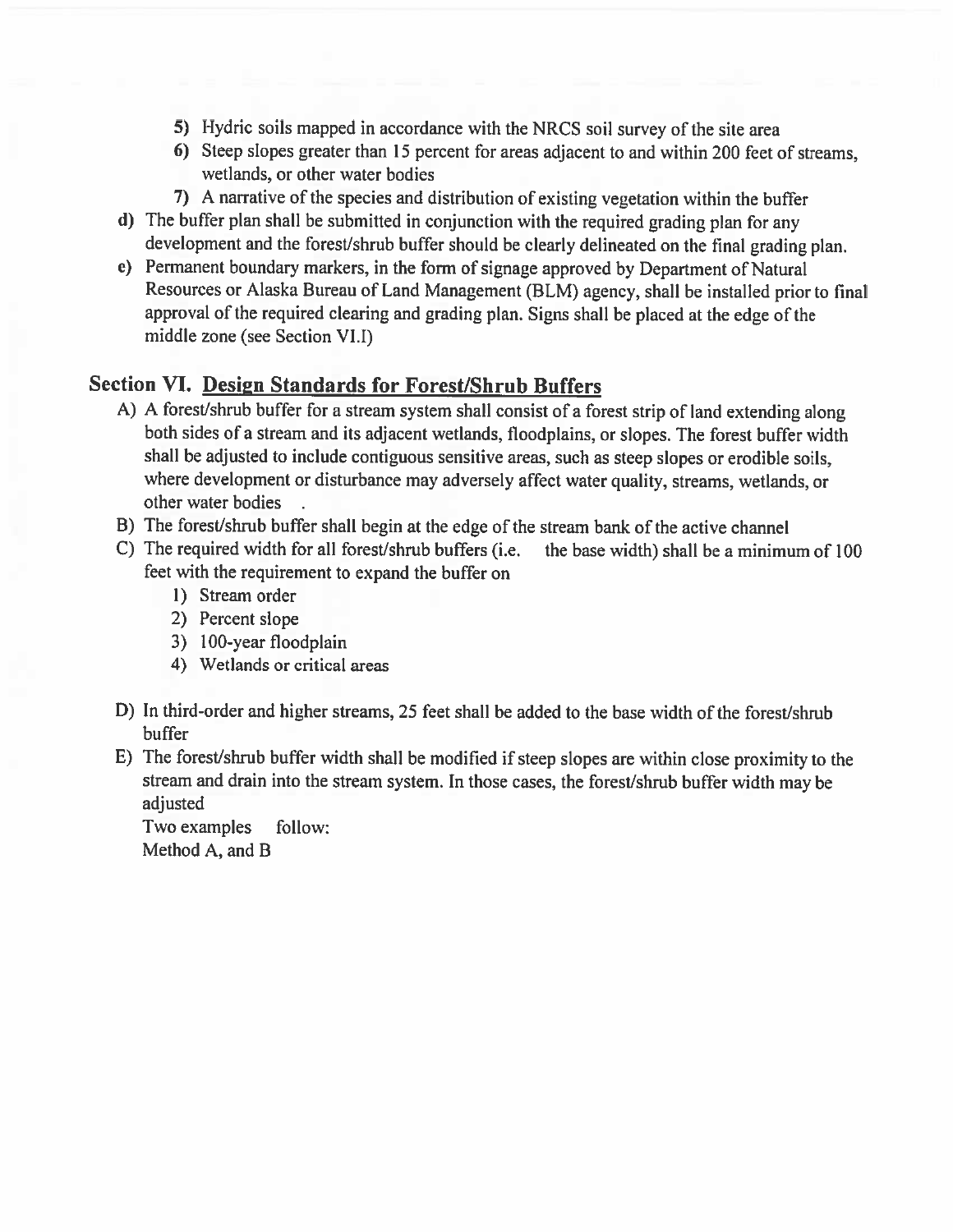|         |                 | Method B             |                           |                       |
|---------|-----------------|----------------------|---------------------------|-----------------------|
|         |                 |                      | <b>Type of Stream Use</b> |                       |
| Percent | Width of Buffer |                      | <b>Water Contact</b>      | Sensitive             |
| 15%-17% | add 10 feet     | <b>Percent Slope</b> | <b>Recreational Use</b>   | <b>Stream Habitat</b> |
| 18%-20% | add 30 feet     | 0% to 14%            | no change                 | add 50 feet           |
| 21%-23% | add 50 feet     | 15% to 25%           | add 25 feet               | add 75 feet           |
| 24%-25% | add 60 feet     | Greater than 25%     | add 50 feet               | add 100 feet          |

F) Forest/Shrub buffers shall be extended to encompass the entire 100-year floodplain and a zone with <sup>a</sup> minimum width of <sup>25</sup> feet beyond the edge of the floodplain

0) When wetland or critical areas extend beyond the edge of the required buffer width, the buffer shall be adjusted so that the buffer consists of the extent of the wetlands <sup>p</sup>lus <sup>a</sup> 25-foot zone extending beyond the wetland edge

#### H) Water Pollution Hazards

The following land uses and/or activities are designed as potential water pollution hazards and must be set back from any river, stream or waterbody by the distance indicated below:

- 1) Storage of hazardous substances ----- (150 feet)
- 2) Above ground or underground petroleum storage facilities ---(150 feet)
- 3) Drain fields from onsite sewage disposal and treatment systems (i.e,. septic systems--- (100 feet)
- 4) Raised septic systems ---(250 feet)
- 5) Solid waste landfills or junkyards ----(300 feet)
- 6) Confined animal feedlot operations  $---(250$  feet)
- 7) Subsurface discharges from <sup>a</sup> vastewater treatment <sup>p</sup>lant ----(100 feet)
- 8) Land application of biosolids ----(100 feet)

I) The forest/shrub buffer shall be composed of three district zones, with each zone having its own set of allowable uses and vegetative targets as specified in this ordinance

- 1. Zone 1. Streamside Zone
	- a) Protect the <sup>p</sup>hysical and ecological integrity of the stream ecosystem
	- b) Begins at the edge of the stream bank of the active channel and extends <sup>a</sup> minimum of 25 feet from the top of the bank
	- c) Allowable uses within this zone are highly restricted to
		- i. Flood control structures
		- ii. Utility right of ways
		- iii. Footpaths
		- iv. Road crossings, where permitted
	- d) Target for the streamside zone is undisturbed native vegetation
- 2. Zone 2, Middle Zone
	- a) Protects key components of the stream and provides distance between upland development and streamside zone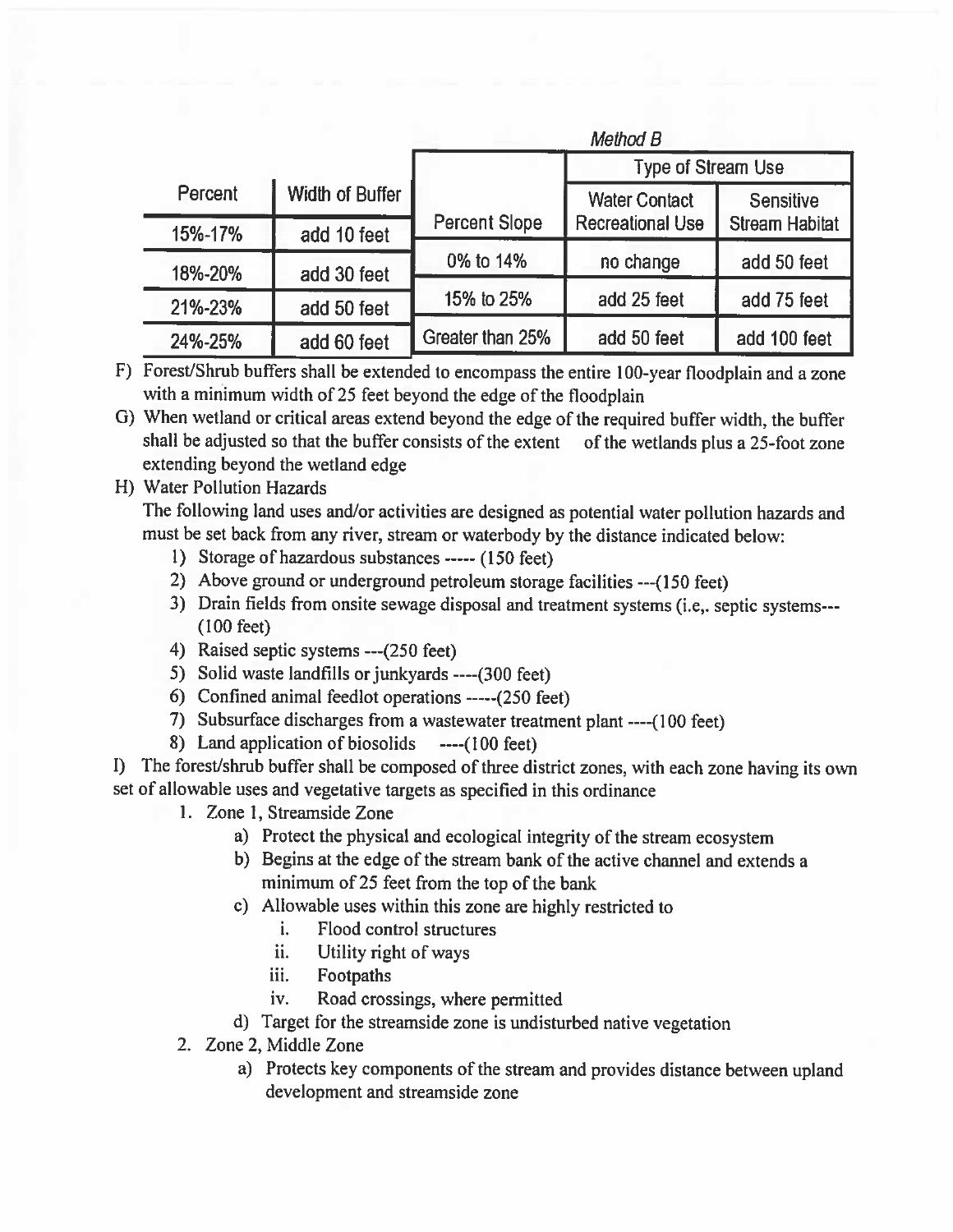- b) Begins at the outer edge of the streamside zone and extends <sup>a</sup> minimum of 50 feet <sup>p</sup>lus any additional buffer width as specified in this section
- c) Allowable uses within the middle zone are restricted to
	- i. Biking or hiking paths
	- ii. Stormwater managemen<sup>t</sup> facilities with the approval of Alaska Department of Environmental Conservation, Division of Water
	- iii. Recreational uses as approve<sup>d</sup> by Alaska Department of Natural Resources, Division of Mining, Land and Water
	- iv. Limited tree/shrub clearing with approva<sup>l</sup> from Alaska Forest Agency or BLM
- d) Targets mature native vegetation adapted to the region
- 3. Zone 3. Outer Zone
	- a) Prevents encroachment into forest/shrub buffer and filters runoff from residential and commercial development
	- b) Begins at the outward edge of the middle zone and provide <sup>a</sup> minimum width of 25 feet between Zone 2 and the nearest permanen<sup>t</sup> structure
	- c) Restricts septic systems, permanen<sup>t</sup> structures, or impervious cover, with the exception of paths
	- d) Encourages the planting of native vegetation to increase the total width of the buffer

### Section VII. Buffer Management and Maintenance

- A) The forest/shrub buffer, including wetlands and floodplains, shall be manage<sup>d</sup> to enhance and maximize the unique value of these resources. Management includes specific limitations on alteration of the natural conditions of these resources. The following practices and activities are restricted within Zones <sup>1</sup> and <sup>2</sup> of the forest/shrub buffer, excep<sup>t</sup> with approva<sup>l</sup> by; Department of Natural Resource. USCOE. BLM or Division of Mining, Land and Water.
	- 1. Clearing of existing vegetation
	- 2. Soil disturbance by grading. stripping, or other practices
	- 3. Filling and dumping
	- 4. Drainage by ditching, underdrains, or other practices
	- 5. Use, storage, or application of pesticides, excep<sup>t</sup> for spo<sup>t</sup> spraying of noxious weeds or nonnative species consistent with recommendations of ADEC, Natural Resources, BLM, EPA.
	- 6. Housing, grazing, or other maintenance of livestock
	- 7. Storage or operation of motorized vehicles, excep<sup>t</sup> for maintenance and emergency use approved by ADEC, Natural Resources, BLM, EPA, and USCOE.
- B) The following structures, practices, and activities are permitted in the forest/shrub buffer, with specific design or maintenance features, subject to the review of ADEC. Natural Resources, BLM and/or USCOE.
	- 1. Roads, bridges, paths, and utilities:
		- a) An analysis needs to be conducted to ensure that no economically feasible alternatives is available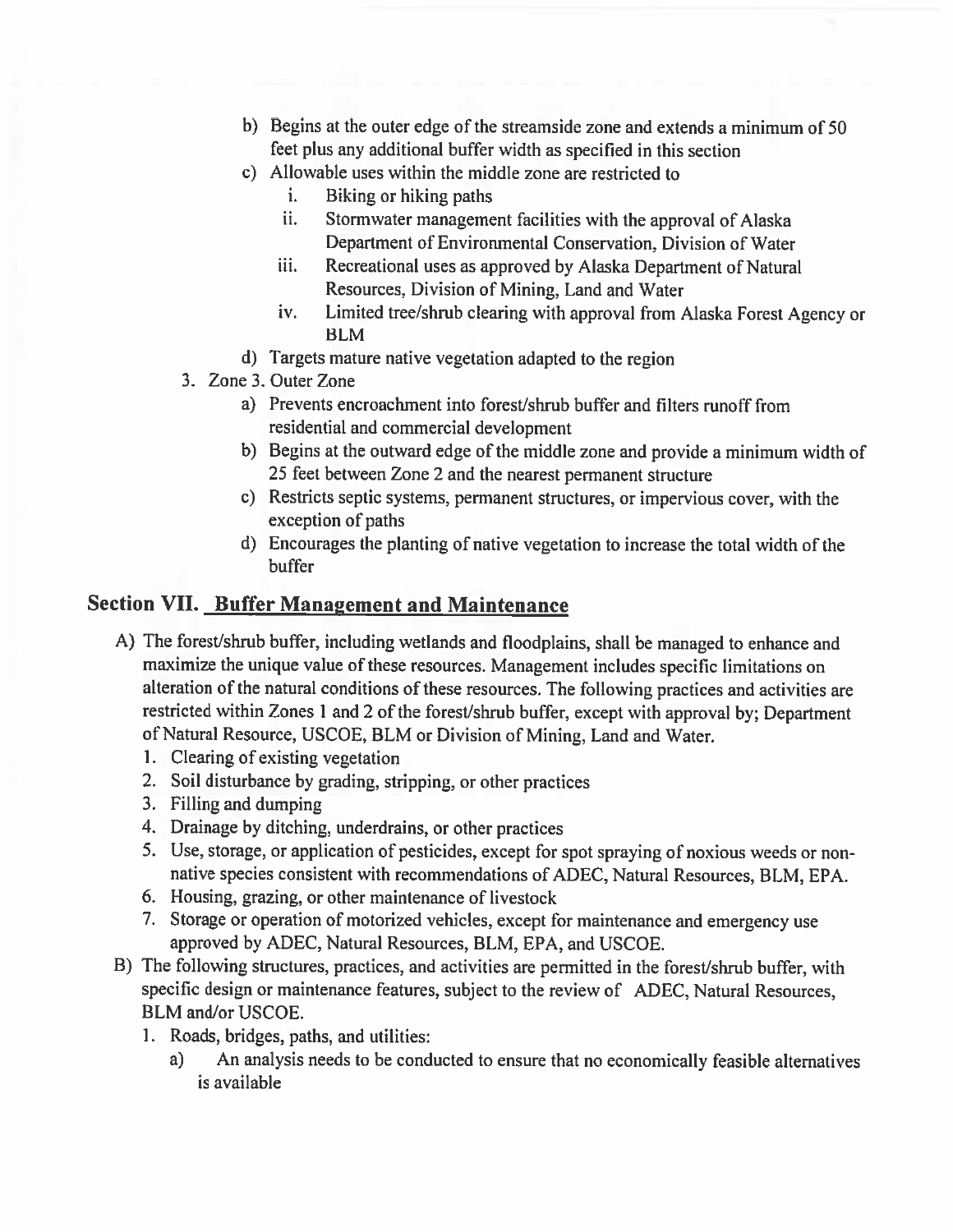- b) The right-of-way should be the minimum width needed to allow for maintenance access and installation
- c) The angle of the crossing shall be perpendicular to the stream or buffer to minimize clearing requirements
- d) The minimum number of road crossings should be used within each subdivision, and no more than one fairway crossing is allowed for every 1,000 feet of buffer.
- 2. Stormwater managemen<sup>t</sup>
	- e) Analysis needs to be conducted to ensure that no feasible alternative is available and that the project either is necessary for flood control or significantly improves the water quality or habitat in the stream
	- f) In new developments, onsite and nonstructural alternatives will be preferred over larger facilities within the stream buffer.
	- g) When constructing stormwater managemen<sup>t</sup> facilities (i.e. BMOs), the area cleared will be limited to the area required for construction and adequate maintenance access as outlined in the most recent edition of State of Alaska, Alaska Department of Environmental Conservation. Alaska Storm Water Guide, Division of Mining, Land and Water web site.
	- h) Material dredged or otherwise removed from <sup>a</sup> BMP shall be stored outside the buffer
- 3. Stream restoration projects, facilities, and activities approve<sup>d</sup> by forestry, natural resources, BLM or US Corps of Engineers are permitted within the forest/shrub buffer.
- 4. Water quality monitoring and stream gauging are permitted within the forest/shrub buffer, as approved by agencies
- 5. Individual trees within the forest buffer that are in danger of falling, causing damage to dwellings or other structures, or causing blockage of the stream may be removed.
- 6. Other timber cutting techniques approve<sup>d</sup> by the agency may be undertaken within the forest/shrub buffer under the advice and guidance of state, or federal forestry agency if necessary to preserve the forest from extensive pes<sup>t</sup> infestation, disease infestation, or threat from fire.
- C) All <sup>p</sup>lans prepare<sup>d</sup> for recording and all right-of-way <sup>p</sup>lans shall clearly
	- I. Show the extent of any forest/shrub buffer on the subject property
	- 2. Label the forest/shrub buffer
	- 3. Provide <sup>a</sup> note to reference any forest/shrub buffer stating: "There shall be no clearing, grading, construction or disturbance of vegetation excep<sup>t</sup> as permitted by the agency."
	- 4. Provide <sup>a</sup> note to reference any protective covenants governing all forest/shrub buffer areas stating: "Any forest/shrub buffer shown hereon is subject to protective covenants that may be found in the land records and that restrict disturbance and use on these areas"
- D) All forest/shrub buffer areas shall be maintained through declaration of protective covenant. which is required to be submitted for approva<sup>l</sup> by appropriate agencies. The covenant shall be recorded in the land records and shall run with the land and continue in perpetuity.
- E) All lease agreements must contain <sup>a</sup> notation regarding the presence and location of protective covenants for forest/shrub buffer areas and shall contain information on the managemen<sup>t</sup> and maintenance requirements for the new property owner.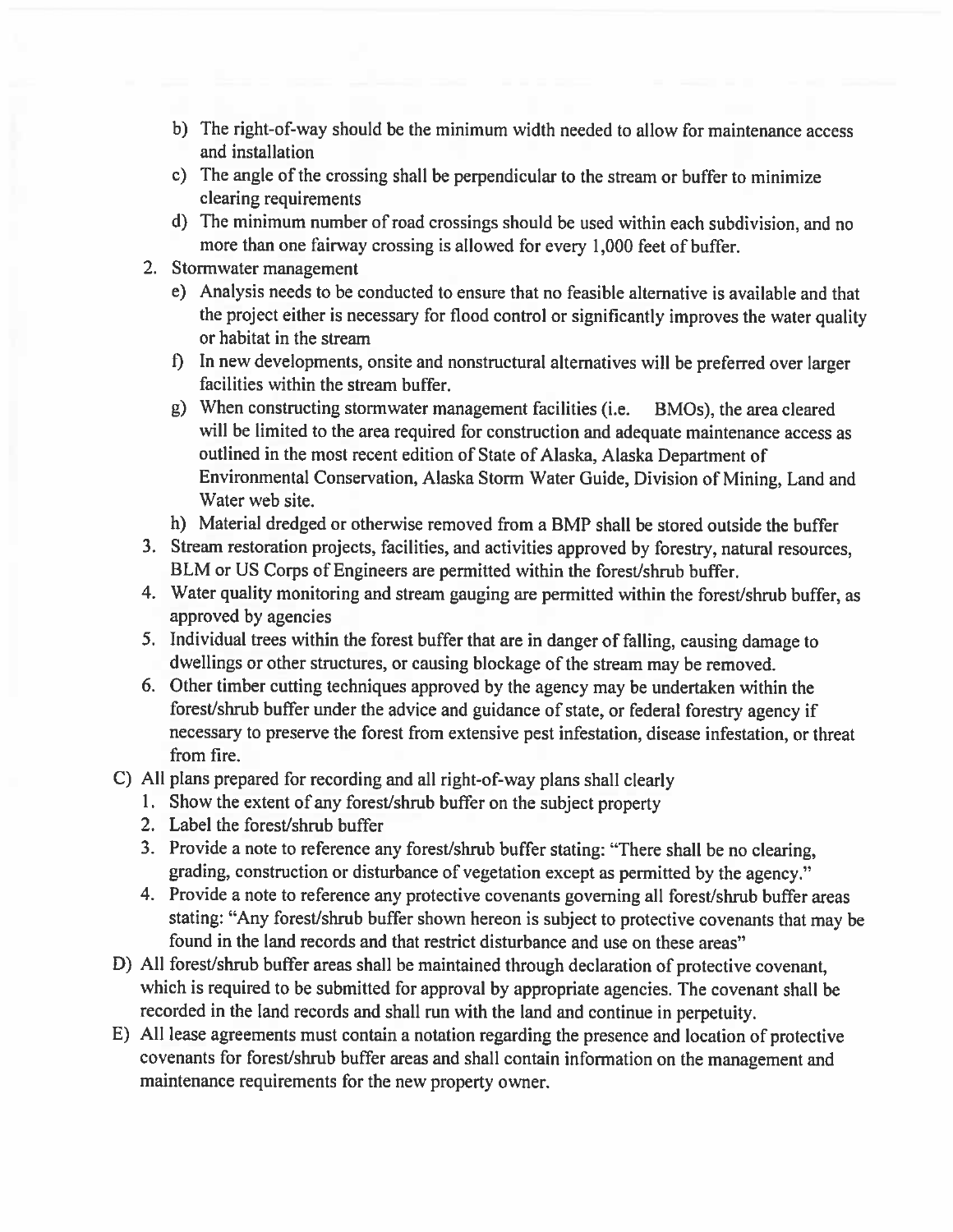- F) An offer of dedication of a forest/shrub buffer area to the agency shall not be interpreted to mean that this automatically conveys to the genera<sup>l</sup> public the right to access this area.
- G) (responsible individual or group) shall respect the buffer annually and immediately following severe storms for evidence of sediment deposition, erosion, or concentrated flow channels and corrective actions taken to ensure the integrity and functions of the forest/shrub buffer.
- H) Forest/shrub buffer areas may be allowed to grow into their vegetative target state naturally, but methods to enhance the successional process such as active reforestation may be used when deemed necessary by appropriate agencies to ensure the preservation and propagation of the buffer area. Forest/shrub buffer areas may also be enhanced through reforestation or other growth techniques as <sup>a</sup> form of mitigation for achieving buffer preservation requirements.

### Section VIII. Enforcement Procedures

- A) State of Alaska, Department of Natural Resources, Alaska Department of Environmental Conservation. US Army Corps of Engineers, Bureau of Land management. Division of Mining. Land and Water (director) or his/her designee is authorized and empowered to enforce the requirements of this ordinance in accordance with the procedures of this section.
- B) If. upon inspection or investigation, the director or his/her designee is of the opinion that any person has violated any provision of this ordinance, he/she shall with reasonable promptness issue <sup>a</sup> correction notice to the person. Each such notice shall be in writing and shall describe the nature of the violation, including <sup>a</sup> reference to the provision within this ordinance that has been violated. In addition, the notice shall set a reasonable time for the abatement and correction of the violation.
- C) If it is determined that the violation or violations continue after the time fixed for abatement and correction has expired, the director shall issue <sup>a</sup> citation by certified mail to the person who is in violation. Each such notice shall be in writing and shall describe the nature of the violation, including <sup>a</sup> reference to the provision within this ordinance that has been violated and what penalty, if any, is proposed to be assessed. The person charged has 30 days within which to contest the citation or proposed assessment of penalty and to file <sup>a</sup> reques<sup>t</sup> for <sup>a</sup> hearing with the director or his/her designee. At the conclusion of this hearing, the director or his/her designee will issue a final order, subject to appeal to the appropriate authority. If, within 30 days from the receipt of the citation issued by the director, the person fails to contest the citation or proposed assessment of penalty, the citation or proposed assessment of penalty shall be deemed the final order of the director.
- D) Any person who violates any provision of this ordinance may be liable for any cost or expenses incurred as <sup>a</sup> result thereof by the agency.
- E) Penalties that may be assessed for those deemed to be in violation may include the following:
	- I) A civil penalty not to exceed \$1,000 for each violation. Every day that such violation(s) continue will be considered <sup>a</sup> separate offense.
	- 2) A criminal penalty in the form of <sup>a</sup> fine of not more than \$1,000 for each violation, imprisonment for not more than 90 days, or both. Every day that such violation(s) continue will be considered <sup>a</sup> separate offense.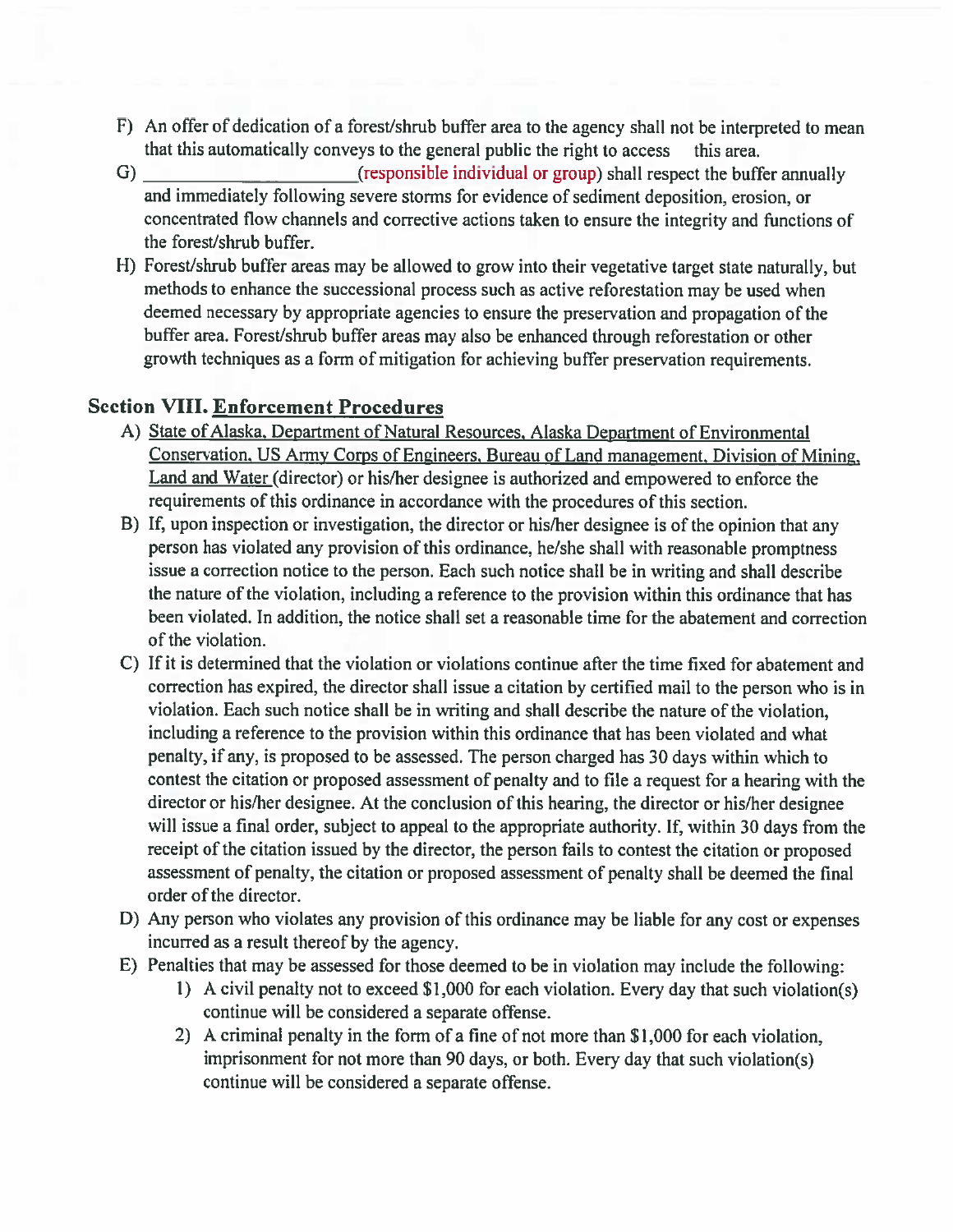- 3) Anyone who knowingly makes any false statements in any application, record, or plan required by this ordinance shall upon conviction be punished by <sup>a</sup> tine of not more than \$1,000 for each violation, imprisonment for not more than <sup>30</sup> days, or both.
- F) In addition to any other sanctions listed in this ordinance, <sup>a</sup> person who fails to comply with the provisions of this buffer ordinance shall be liable to the agency in <sup>a</sup> civil action for damages in an amount equal to twice the cost of restoring the buffer. Damages that are recovered in accordance with this action shall be used for the restoration of buffer systems or for the administration of programs for the protection and restoration of water quality, streams, wetlands, and floodplains.

#### Section IX Waivers/Variances

- A) This ordinance shall apply to all proposed development excep<sup>t</sup> for activities that were completed prior to the effective date of this ordinance and had received the following:
	- I) <sup>A</sup> valid, unexpired permit in accordance with development regulations
	- 2) A current, executed public works agreemen<sup>t</sup>
	- 3) A valid, unexpired building permit
	- 4) A waiver in accordance with current development regulations
- B) The director of the agency may gran<sup>t</sup> <sup>a</sup> variance for the following:
	- 1) Those projects or activities for which it can be demonstrated that strict compliance with the ordinance would result in <sup>a</sup> practical difficulty or financial hardship
	- 2) Those projects or activities serving <sup>a</sup> public need where no feasible alternative is available
	- 3) The repair and maintenance of public improvements where avoidance and minimization of adverse impacts to nontidal wetlands and associated aquatic ecosystems have been addressed
	- 4) Those development which have had buffers applied in conformance with previously issued requirements
- C) Waivers for development may also be granted in two additional forms, if deemed appropriate by the director:
	- 1) The buffer width may be reduced at some points as long as the average width of the buffer meets the minimum requirement. This averaging of the buffer may be used to allow for the presence of an existing structure or to recover <sup>a</sup> lost lot, as long as the streamside zone (Zone 1) is not disturbed by the reduction and no new structures are built within the 100-year floodplain
	- 2) Agencies may offer credit for additional density elsewhere on the site in compensation for the loss of developable land due to the requirements of this ordinance. This compensation may increase the total number of dwelling units on the site up to the amount permitted under the base zoning.
- D) The applicant shall submit <sup>a</sup> written reques<sup>t</sup> for <sup>a</sup> variance to the director of the agency. The applicant shall include specific reasons justifying the variance and any other information necessary to evaluate the proposed variance request. The agency may require an alternative analysis that clearly demonstrates that no other feasible alternatives exist and that minimal impact will occur as <sup>a</sup> result of the project or development.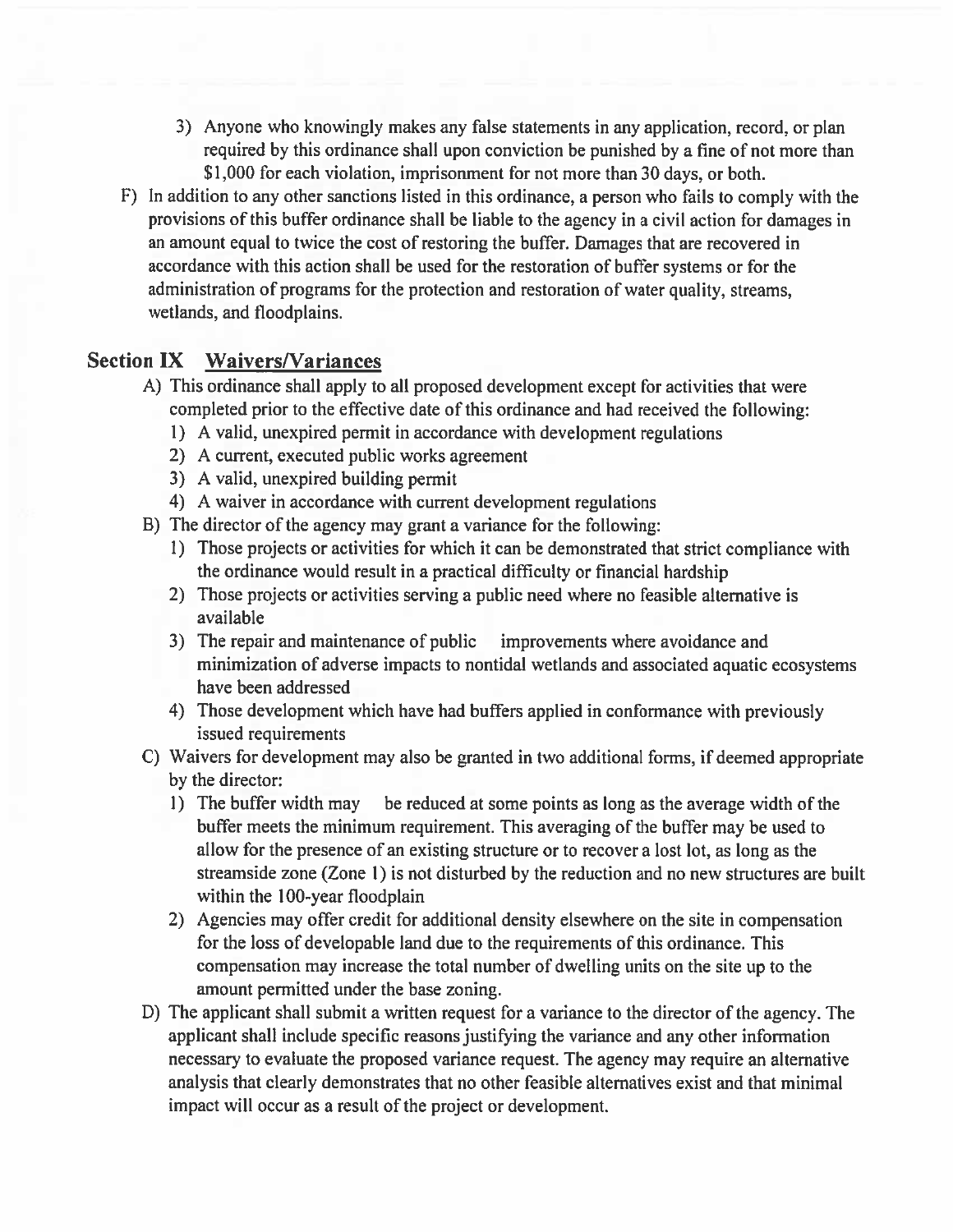E) In granting <sup>a</sup> reques<sup>t</sup> for <sup>a</sup> variance, the director of the agency may require site design, landscape <sup>p</sup>lanting, fencing, signs, and water quality best managemen<sup>t</sup> practices to reduce adverse impacts on water quality, streams, wetlands, and floodplains

### Section X. Conflict with other regulations

Where the standards and managemen<sup>t</sup> requirements of this buffer ordinance are in conflict with other laws, regulations, and policies regarding streams, steep slopes, erodible soils, wetlands, floodplains timber harvesting, land disturbance activities, or other environmental protective measures, the more restrictive shall apply.



# Figure 1: Stream Order (Source: Schueler, 1995)